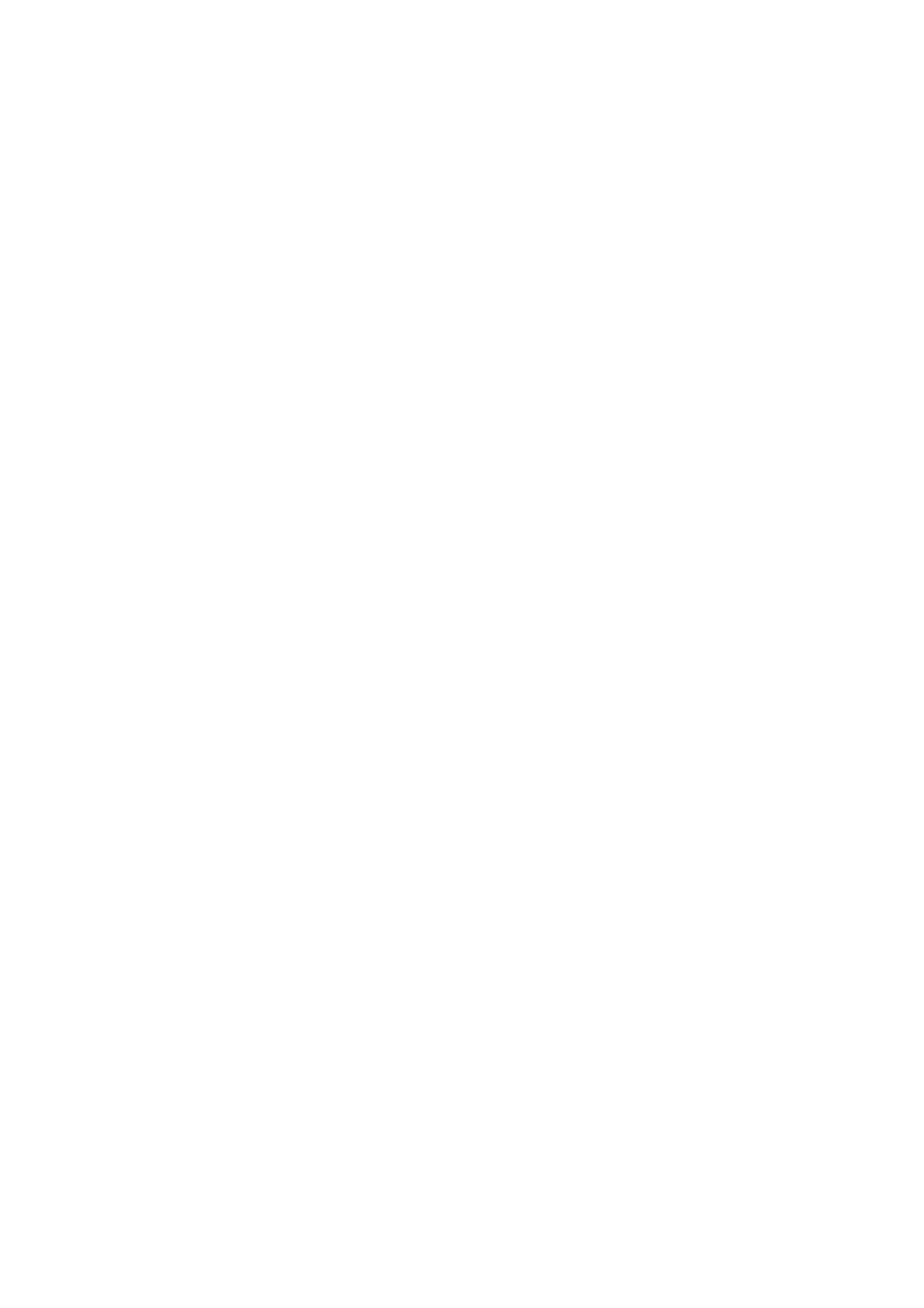| 系科名稱: 資訊網路工程系                            |                                                                |                |       |  |  |  |
|------------------------------------------|----------------------------------------------------------------|----------------|-------|--|--|--|
| 科目名稱:寬頻網路通訊協定                            |                                                                |                |       |  |  |  |
| 英文科目名稱:Broadband Communication Protocols |                                                                |                |       |  |  |  |
|                                          | 學年、學期、學分數:   第四學年、第一學期、3學分                                     |                |       |  |  |  |
|                                          | 先修科目或先備能力:網路原理、網路工程與網路工程實習                                     |                |       |  |  |  |
| 教學目標:                                    |                                                                |                |       |  |  |  |
|                                          | 1. 讓學生能夠了解多媒體應用程式對網路所帶來的問題及其解決方法。(知識                           |                |       |  |  |  |
| $46.3\%$ )                               |                                                                |                |       |  |  |  |
|                                          | 2. 實驗教材必須要先了解 VoIP 的實驗過程,然後再 DiffServ、Multicast 及 MPLS         |                |       |  |  |  |
|                                          | VPN 之相關技術的實驗,使學生了解其關連性及重要性 (技能40.7%)                           |                |       |  |  |  |
|                                          | 3. 面對各種不同的無線網路環境(Ad-hoc、WLAN及 WiMAX)來調 TCP 的各項參                |                |       |  |  |  |
| 數觀察 TCP over 無線網路的效益 (知識 11.1%)          |                                                                |                |       |  |  |  |
| 4. 能具備網路專業人員之專業態度(態度1.9%)                |                                                                |                |       |  |  |  |
| 教材大網:                                    |                                                                |                |       |  |  |  |
| 單元主題                                     | 內容網要                                                           | 教學參<br>考節數     | 備註    |  |  |  |
| 職場倫理個案說明                                 | 網路倫理之了解及職場倫理個案                                                 | 1              |       |  |  |  |
|                                          | 說明(A)                                                          |                |       |  |  |  |
| IPv6 routing 及封包的排                       | 1.1 IPv6 位址說明(K)                                               | 5              | (2,3) |  |  |  |
| 程(Scheduling)及 Buffer                    | 1.2 IPv6 Routing $(K)$                                         |                |       |  |  |  |
| 管理技術。                                    | 1.3 Packet Scheduling and Buffer                               |                |       |  |  |  |
|                                          | Managerment(K)<br>單元一: IPv6 網路實驗(S)                            |                |       |  |  |  |
|                                          | 利用 Cisco IOS IPv6 的功能進行                                        |                |       |  |  |  |
|                                          | IPv6 位址及 Routing 實做(含                                          |                |       |  |  |  |
|                                          | Static Routing > RIPng >                                       |                |       |  |  |  |
|                                          | $OSPFv3 \cdot MP-BGP)$                                         |                |       |  |  |  |
|                                          | 1. CISCO IPv6 位址及 Routing 設                                    |                |       |  |  |  |
|                                          | 定                                                              |                |       |  |  |  |
|                                          | 2. CISCO WFQ 及其它 packet                                        |                |       |  |  |  |
|                                          | Scheduling 的協定設定                                               |                |       |  |  |  |
|                                          | 3. WireShark 封包分析                                              |                |       |  |  |  |
| QoS 路由(Routing) 技                        | 2.1 Selection of Metrics(K)                                    | $\overline{3}$ |       |  |  |  |
| 術                                        | 2.2 Weighted Graph Model(K)<br>2.3 Path Selection Algorithm(K) |                |       |  |  |  |

2.4 Computational Complexity(K)

6

3.2 An SCTP Association(K)

3.3 Flow Control(K)

SCTP 技術 3.1 SCTP Service(K)

課程綱要表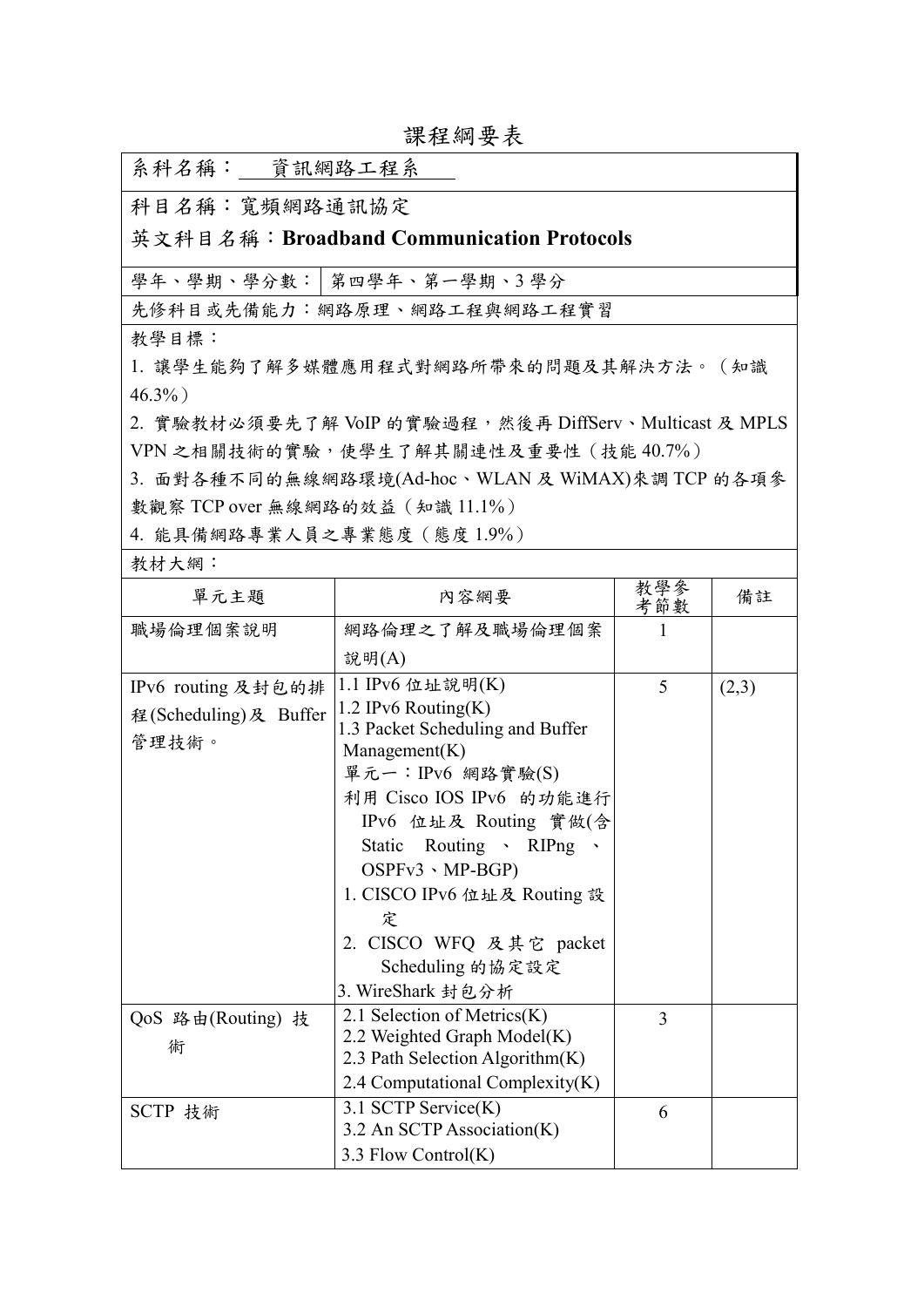|                        | 3.4 Error Control(K)                                                                                                                                                                                                                                                                                                                                                                                                                                                                                                                                           |    |       |
|------------------------|----------------------------------------------------------------------------------------------------------------------------------------------------------------------------------------------------------------------------------------------------------------------------------------------------------------------------------------------------------------------------------------------------------------------------------------------------------------------------------------------------------------------------------------------------------------|----|-------|
|                        | 3.5 Congestion Control $(K)$                                                                                                                                                                                                                                                                                                                                                                                                                                                                                                                                   |    |       |
| DiffServ 技術            | 4.1 Basic Architecture of<br>DiffServ(K)<br>4.2 Network Boundary Traffic<br>Classification and<br>Conditioning(K)<br>4.3 Per-Hop behaviors and some<br>Implementation Examples(K)<br>4.4 conceptual Model(K) 單元二:<br>IP QoS 網路實驗(S) 利用 Cisco<br>IOS QoS 的功能進 行 DiffServ<br>(RFC2475)所定義之<br>PHB 應用(如 Classification 、<br>Marking Metering Dolicing<br>Scheduling $\frac{26}{3}$ )。<br>1. 利用 Cisco IOS DiffServ 的功<br>能進行 Classification、Marking。<br>2. PHB 應用(如 g、Metering、<br>Policing、Scheduling $\frac{2}{3}$ )。<br>3. Scheduling 的設定。<br>4. WireShark 封包分析 | 9  | (5,4) |
| Mobile IPv6 技術         | 5.1 Overview of Mobile IPv $6(K)$<br>5.2 Route Optimization(K)<br>5.3 A communication Example $(K)$<br>單元三:Mobile IPv6 網路實驗(S)<br>利用 Cisco IOS Mobile IPv6 的<br>功能及以 Linux 及 Windows<br>VISTA 為 MH 實際建立一個<br>Mobile IPv6 的網路, 觀察當此<br>MH 移動至另一個子網路時,<br>Mobile IPv6 的運作流程。<br>1. 利用 Cisco IOS Mobile IPv6<br>的功能建立一個 Mobile IPv6<br>的網路。<br>2. 利用 windows VISTA 及 Linux<br>建立一個移動電腦(mobile<br>host, MH), 觀察當此 MH 移動<br>至另一個子網路時, Mobile<br>IPv6 的運作流程。<br>3. 使用 WireShark 來做封包的分<br>析。                                                                         | 12 | (6,6) |
| DiffServ 及 Mobile IPv6 | 6.1 DiffServ problems in IP                                                                                                                                                                                                                                                                                                                                                                                                                                                                                                                                    | 3  |       |
| 的整合技術                  | mobility environments $(K)$                                                                                                                                                                                                                                                                                                                                                                                                                                                                                                                                    |    |       |
|                        |                                                                                                                                                                                                                                                                                                                                                                                                                                                                                                                                                                |    |       |